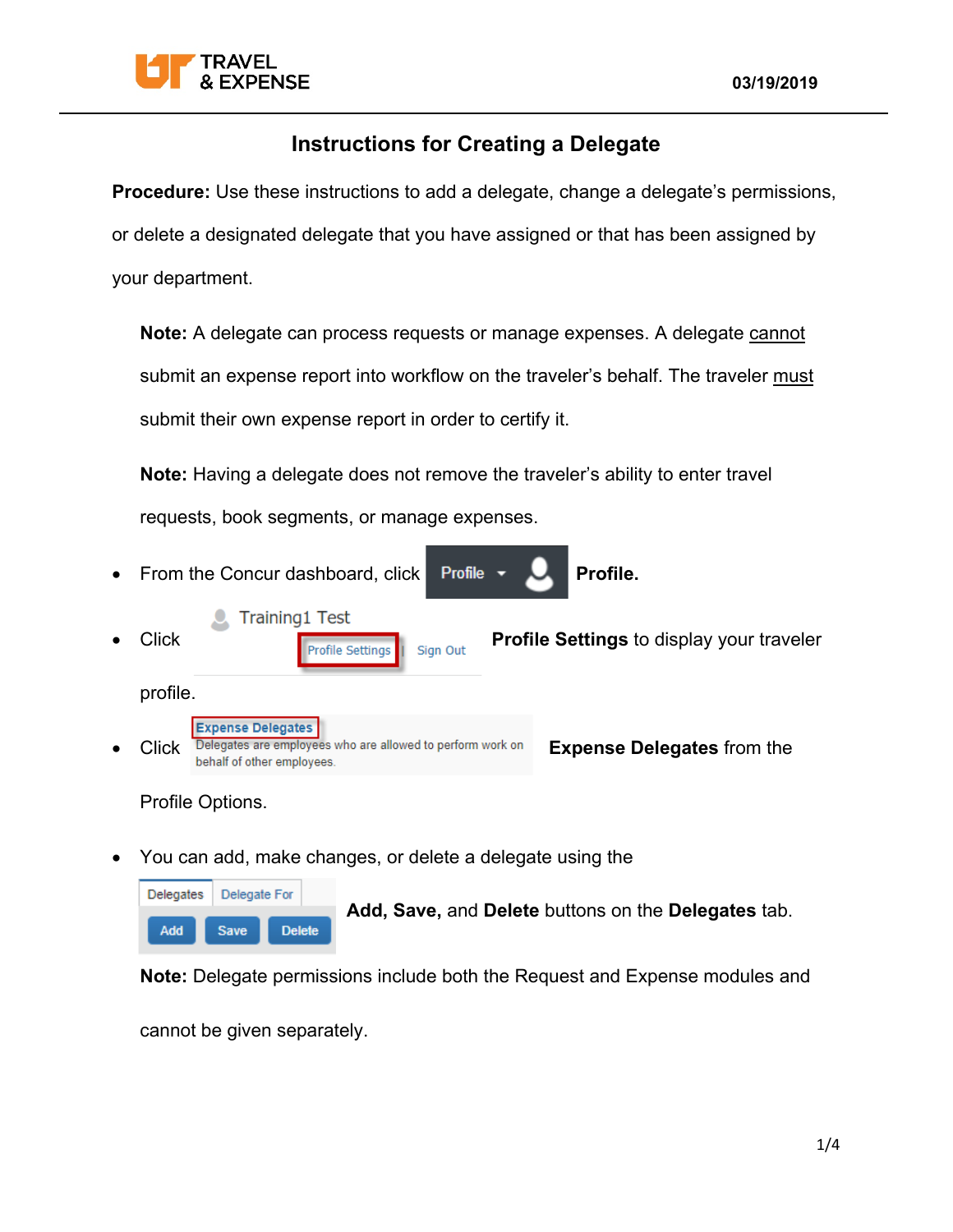

### **To add a new delegate:**

|  | Delegates Delegate For |  |                | Search by employee name, email address, employee id or login id |     |  |  |
|--|------------------------|--|----------------|-----------------------------------------------------------------|-----|--|--|
|  | Click 4dd save Delete  |  | Add to display |                                                                 | Add |  |  |

**Search.** Enter the employee's name, email, or NetID to locate the traveler you would

like to add as a delegate.

**Note:** You should enter employee information as search criteria and select the

appropriate employee from the dropdown menu. If you do not select results from the

dropdown the field contents will be cleared.



- Once the user has been selected, click **Add.**
- When the new delegate has been added, you can begin adding permissions.

**Note:** Permissions allow a delegate to process certain aspects of an employee's

travel, such as preparing travel, receiving notifications about your trips via email, or

approving on your behalf.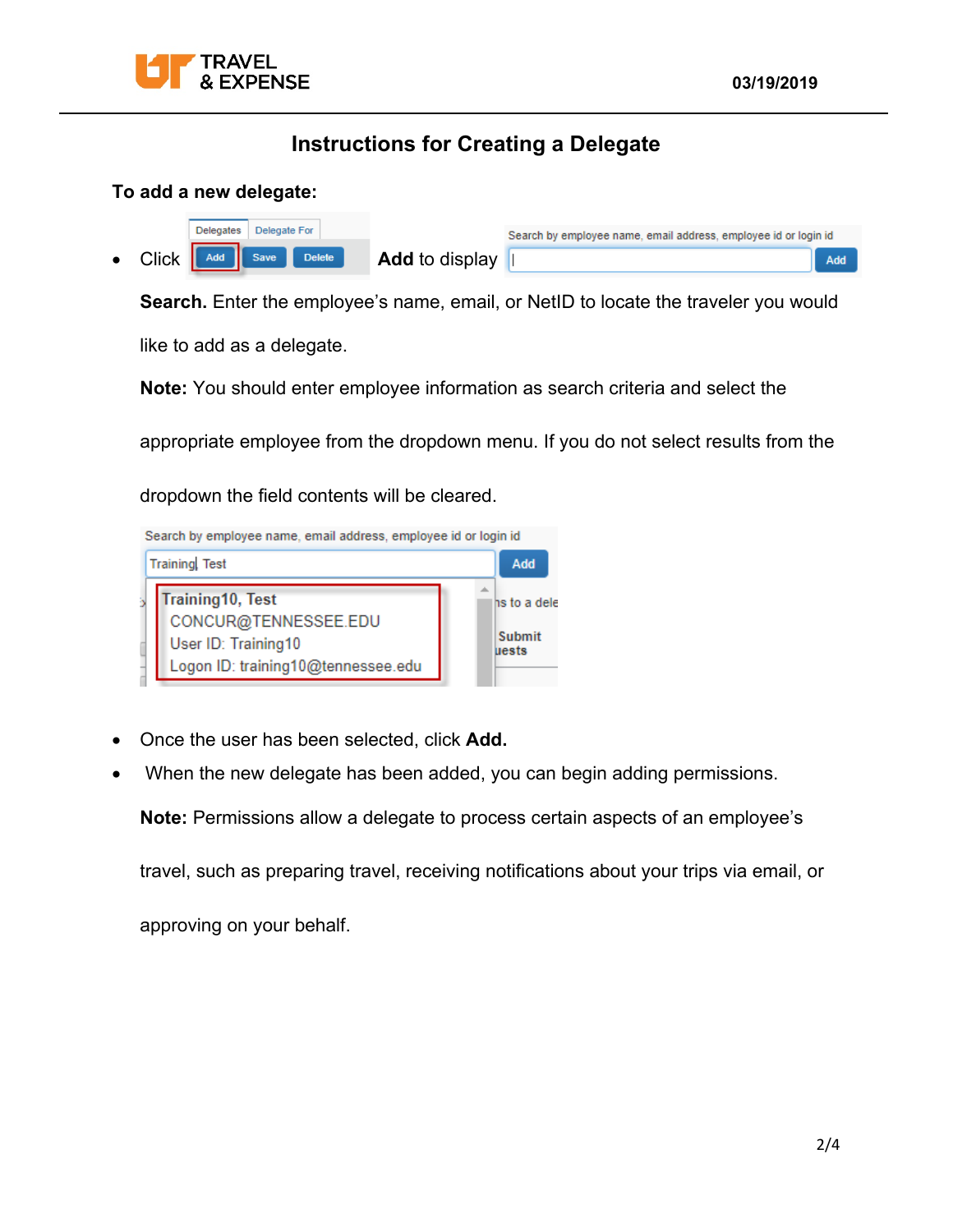

**See the table below for permission selections and definition.** 

| <b>Permission</b>        | <b>Definition</b>                              |  |
|--------------------------|------------------------------------------------|--|
| <b>Can Prepare</b>       | Can create Request or Report and add           |  |
|                          | expenses.                                      |  |
| <b>Can Submit</b>        | <b>Not Applicable</b>                          |  |
| <b>Reports</b>           |                                                |  |
| <b>Can Submit</b>        | Can create Request, add expense                |  |
| <b>Requests</b>          | approximations, and submit into workflow       |  |
| <b>Can View Receipts</b> | Can view assigned and unassigned receipts      |  |
| <b>Can Use Reporting</b> | <b>Not Applicable</b>                          |  |
| <b>Receives Emails</b>   | Receives email notifications when a Request    |  |
|                          | or Report has a workflow related action taken  |  |
|                          | on it. (submitted, recalled, sent back, etc.)  |  |
| <b>Can Approve</b>       | Can approve on your behalf                     |  |
| <b>Can Approve</b>       | Can approve on your behalf within the date     |  |
| <b>Temporary</b>         | range you enter                                |  |
| <b>Can Preview For</b>   | Can act as a previewer for an approver. This   |  |
| <b>Approver</b>          | function allows other departmental users to    |  |
|                          | review travel entries prior to workflow        |  |
|                          | approval.                                      |  |
| <b>Receives Approval</b> | Is notified via email when a Request or Report |  |
| <b>Emails</b>            | has been approved.                             |  |